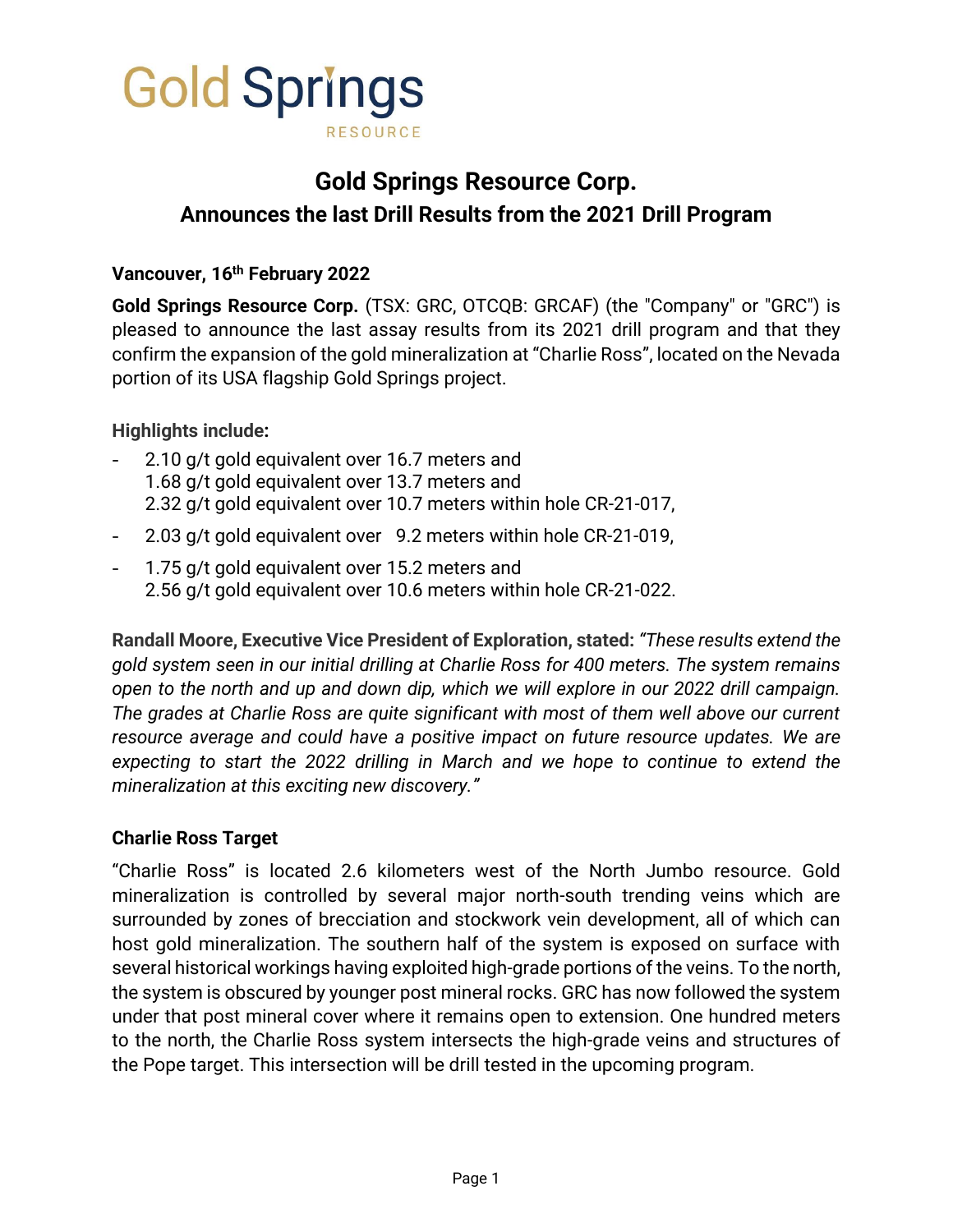### **Drilling highlights include**

| Hole       | From (m) | To(m)    | Thickness**<br>(m) | Gold<br>(g/t) | <b>Silver</b><br>(g/t) | Gold<br>Equivalent* (g/t) |
|------------|----------|----------|--------------------|---------------|------------------------|---------------------------|
| CR-21-016  | 86.9     | 102.1    | 15.2               | 0.70          | 11.1                   | 0.85                      |
| including  | 97.5     | 100.6    | 3.1                | 2.47          | 31.3                   | 2.90                      |
| CR-21-017  | 103.6    | 108.2    | 4.6                | 0.56          | 19.0                   | 0.82                      |
| and        | 131.1    | 147.8    | 16.7               | 1.82          | 19.8                   | 2.10                      |
| including  | 143.2    | 147.8    | 4.6                | 4.53          | 49.9                   | 5.22                      |
| and        | 166.1    | 179.8    | 13.7               | 1.55          | 9.2                    | 1.68                      |
| and        | 196.6    | 207.3*** | 10.7               | 2.19          | 9.4                    | 2.32                      |
| including  | 196.6    | 201.2    | 4.6                | 4.69          | 19.7                   | 4.96                      |
| CR-21-018  | 91.4     | 99.1     | 7.7                | 0.65          | 3.6                    | 0.70                      |
| and        | 146.3    | 1676     | 21.3               | 0.48          | 5.4                    | 0.56                      |
| and        | 172.2    | 185.9    | 13.7               | 0.38          | 2.8                    | 0.42                      |
| CR-21-019  | 134.1    | 138.7    | 4.6                | 0.68          | 3.4                    | 0.73                      |
| and        | 205.7    | 214.9    | 9.2                | 2.0           | 1.8                    | 2.03                      |
| including  | 207.3    | 210.3    | 3.0                | 5.01          | 2.1                    | 5.04                      |
| CR-21-020  | 143.2    | 149.3    | 6.1                | 0.34          | 2.4                    | 0.37                      |
| and        | 198.1    | 208.8    | 10.7               | 0.70          | 21.7                   | 1.00                      |
| including  | 201.2    | 204.2    | 3.0                | 1.63          | 34.5                   | 2.11                      |
| CR-21-021  | 125.0    | 135.6    | 10.6               | 0.90          | 6.3                    | 0.99                      |
| CR-21-022  | 68.6     | 83.8     | 15.2               | 1.56          | 13.8                   | 1.75                      |
| and        | 93.0     | 96.0     | 3.0                | 2.0           | 19.5                   | 2.27                      |
| and        | 132.6    | 143.2    | 10.6               | 2.43          | 9.6                    | 2.56                      |
| $J-21-024$ | 21.3     | 29.0     | 7.7                | 2.72          | 12.9                   | 2.90                      |
| including  | 21.3     | 25.9     | 4.6                | 4.27          | 20.1                   | 4.55                      |

\* Gold Equivalent calculated at US\$1,800/oz gold and US\$25/oz silver

\*\* True thickness is estimated to be 70-90% of total thickness

\*\*\* Hole ended in mineralization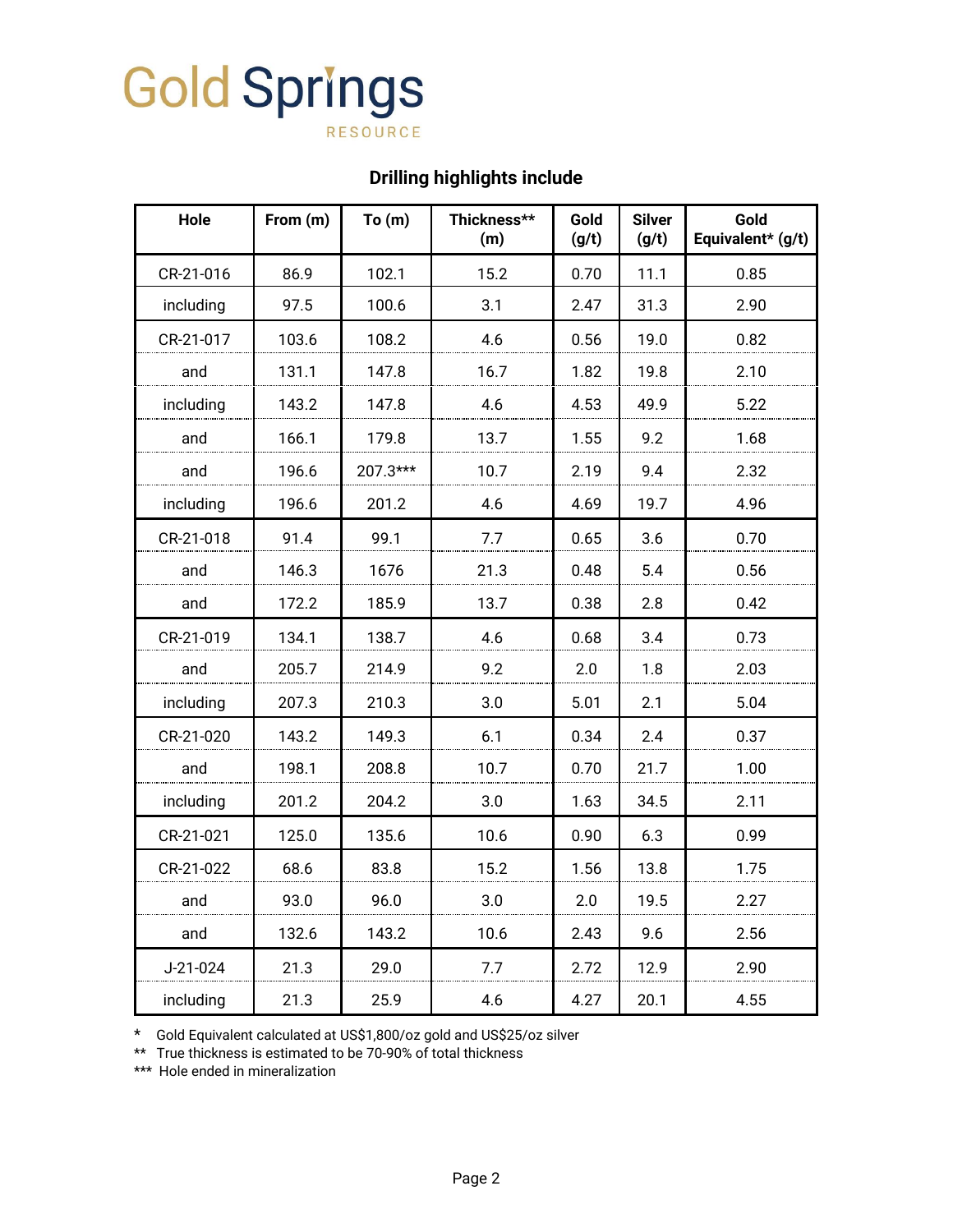### **Tremor Target**

GRC has received the results from the remaining holes on the Tremor target which represents the intrusive hosted portion of the northern extension of the North Jumbo resource. These holes did not intersect significant gold values within the intrusive. Hole J-21-024 did intersect the vein system above the intrusive, returning 2.9 g/t gold equivalent over 7.7 meters. The Company has started to model the Tremor portion of the North Jumbo system and believes the strong gold intercepts of 6.87 g/t gold equivalent over 24.4 meters from hole J-21-006 (press release September 7, 2021) and 1.0 g/t gold equivalent over 163.1 meters in hole J-21-015 (press release December 3, 2021) were drilled along the margins of the intrusive in areas where faults bisect the intrusive body. Drilling in 2022 will test and trace this system to the south under the current North Jumbo resource.

### **2022 Drilling Program:**

The 2022 drill program is expected to start in March and will include 20,100 meters of RC drilling and 2,000 meters of core drilling. The focus and goal of the program will be to extend the current resources along the Jumbo trend and to follow up on the four new discoveries at Tremor, Charlie Ross, White Point, and Homestake. Five new targets will also be tested at Midnight, the Horseshoe Extension, Pope, Snow, and Red Light.

Core drilling will test deeper portions of the system and be used to collect material for metallurgical testing.

In addition, an expanded ground based CSAMT geophysical survey will cover most of the targets not covered in previous surveys to help with drill hole targeting. Baseline studies will be completed to advance the mine permitting process.

| Hole ID        | <b>Easting UTM</b><br><b>NAD 27</b> | <b>Northing UTM</b><br><b>NAD 27</b> | Elevation (m) | <b>Azimuth</b> | <b>Inclination</b> | TD(m) |
|----------------|-------------------------------------|--------------------------------------|---------------|----------------|--------------------|-------|
| $J-21-017$     | 761285                              | 4199799                              | 2140          | 270            | -80                | 274.3 |
| $J-21-018$     | 761300                              | 4199902                              | 2141          | $\Omega$       | $-90$              | 326.1 |
| $J - 21 - 019$ | 761308                              | 4200011                              | 2155          | 270            | $-70$              | 326.1 |
| $J-21-020$     | 761345                              | 4200307                              | 2189          | 270            | -60                | 326.1 |
| $J - 21 - 021$ | 761336                              | 4199837                              | 2126          | 270            | $-70$              | 326.1 |
| $J-21-022$     | 761366                              | 4199659                              | 2154          | $\Omega$       | -90                | 243.8 |
| $J-21-023$     | 761349                              | 4199466                              | 2120          | 290            | $-70$              | 326.1 |

#### **Drill Hole Table**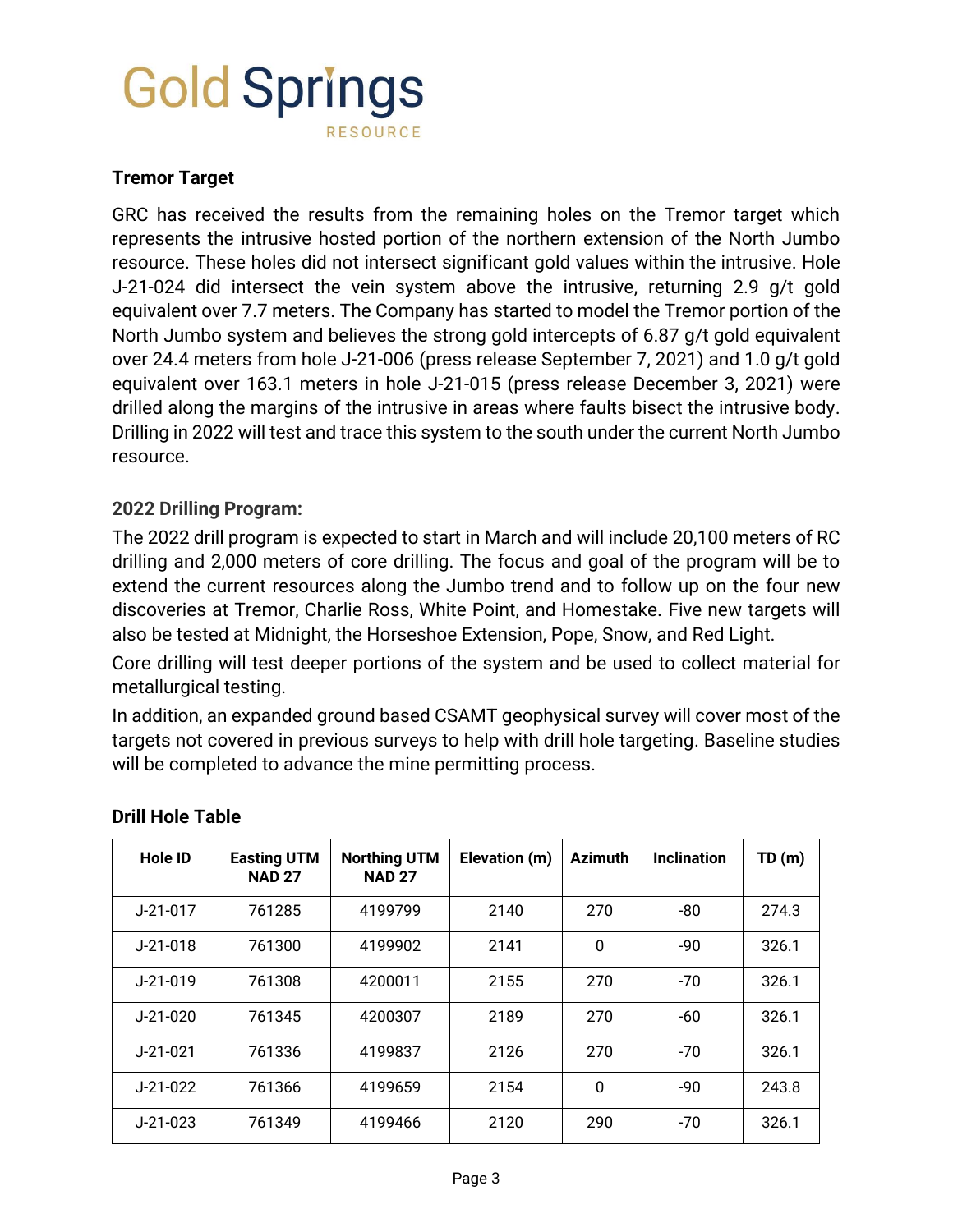| $J-21-024$ | 761361 | 4199537 | 2113 | 270 | $-75$ | 259.1 |
|------------|--------|---------|------|-----|-------|-------|
| $J-21-025$ | 761343 | 4200043 | 2177 | 270 | $-75$ | 274.3 |
| J-21-026   | 761281 | 4199523 | 2104 | 290 | -65   | 243.8 |
| CR-21-016  | 758623 | 4199369 | 2122 | 270 | -45   | 195.1 |
| CR-21-017  | 758608 | 4199459 | 2134 | 270 | $-55$ | 207.3 |
| CR-21-018  | 758567 | 4199566 | 2138 | 270 | $-55$ | 201.2 |
| CR-21-019  | 758594 | 4199600 | 2154 | 270 | -65   | 219.4 |
| CR-21-020  | 758625 | 4199662 | 2108 | 270 | $-60$ | 237.7 |
| CR-21-021  | 758557 | 4199440 | 2045 | 270 | -65   | 182.9 |
| CR-21-022  | 758572 | 4199397 | 2035 | 270 | $-75$ | 182.9 |

### **Qualified Person**

The Qualified Person on the Gold Springs property is Randall Moore, Executive Vice President of Exploration of GRC, and he has reviewed and approved the content of this press release. The Qualified Person verified the data disclosed herein for its geological reasonableness, checked all the inputs and verified the analytical data through an analysis of the blanks and standards submitted with the drill-chip samples.

### **Quality Assurance and Quality Control**

Approximately 7 kg of RC chips were sent to the laboratory for each 1.52 meters drill interval. Standards and blanks are submitted into the sample stream at the rate of 15% for QA/QC purposes. In addition, the laboratory also includes duplicates of samples, standards and blanks. The results of these check assays are reviewed prior to the release of data. All RC sample assays are also reviewed for their geological context and checked against the drill logs.

### **Assay Method**

Assays were performed in Sparks, Nevada by ALS Geochemistry, an ISO 9001:2000 Certified and independent laboratory. Gold was analyzed by fire assay of a 30-gram sample with an AAS finish with samples assaying greater than 10 g/t re-assayed using a 30-gram sample and a gravity finish. All other elements were analyzed by a four-acid leach ICP method.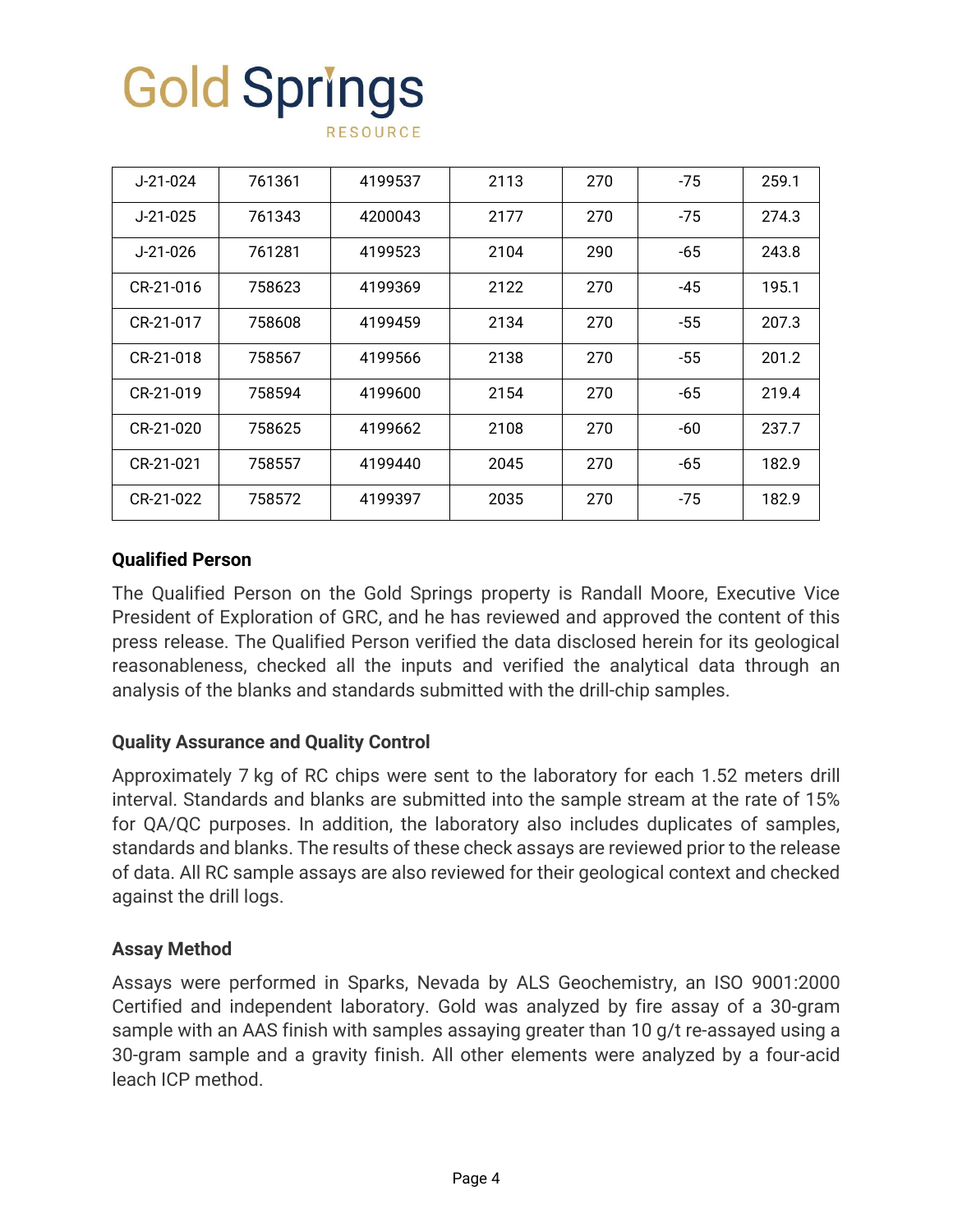### **About Gold Springs Resource Corp.**

Gold Springs Resource Corp. (TSX: GRC and OTCQB: GRCAF) is focused on the exploration and expansion of the gold and silver resources of its PEA-stage Gold Springs project located on the border of Nevada and Utah, USA. The project is situated in the prolific Great Basin of Western USA, one of the best mining jurisdictions in the world.

#### **Gold Springs Resource Corp. Contact:**

Antonio Canton, President and CEO [acanton@goldspringsresource.com](mailto:acanton@goldspringsresource.com)

#### **Forward Looking Statements**

*Certain statements contained herein constitute "forward-looking information" under applicable Canadian securities laws ("forward-looking statements"). Forward-looking statements look into the future and provide an opinion as to the effect of certain events and trends on the business. Forward-looking statements may include words such as "potential", "plan", "next",*  "continue", "will", and similar expressions, and include statements related to the Company's *proposed 2022 drill program and the results the Company hopes to achieve from such program. These forward-looking statements are based on current expectations and entail various risks and uncertainties. Actual results may materially differ from expectations if known and unknown risks or uncertainties affect our business or if our estimates or assumptions prove inaccurate. Factors that could cause results or events to differ materially from current expectations expressed or implied by the forward-looking statements, include, but are not limited to, risks of the mineral exploration industry which may affect the advancement of the Gold Springs project, including possible variations in mineral resources, grade, recovery rates, metal prices, capital and operating costs, and the application of taxes; availability of sufficient financing to fund planned or further required work in a timely manner and on acceptable terms; availability of equipment and qualified personnel, failure of equipment or processes to operate as anticipated, changes in project parameters, including water requirements for operations, as plans continue to be refined; regulatory, environmental and other risks of the mining industry more fully described in the Company's Annual Information Form and continuous disclosure documents, which are available on SEDAR at www.sedar.com. The assumptions made in developing the forward-looking statements include: the accuracy of current resource estimates and the interpretation of drill, metallurgical testing and other exploration results; the continuing support for mining by local governments in Nevada and Utah; the availability of equipment and qualified personnel to advance the Gold Springs project; execution of the Company's existing plans and further exploration and development programs for Gold Springs, which may change due to changes in the views of the Company or if new information arises which makes it prudent to change such plans or programs.*

*Readers are cautioned not to place undue reliance on the forward-looking statements contained in this press release. Except as required by law, the Company assumes no obligation to update or revise any forward-looking statement, whether as a result of new information, future events*